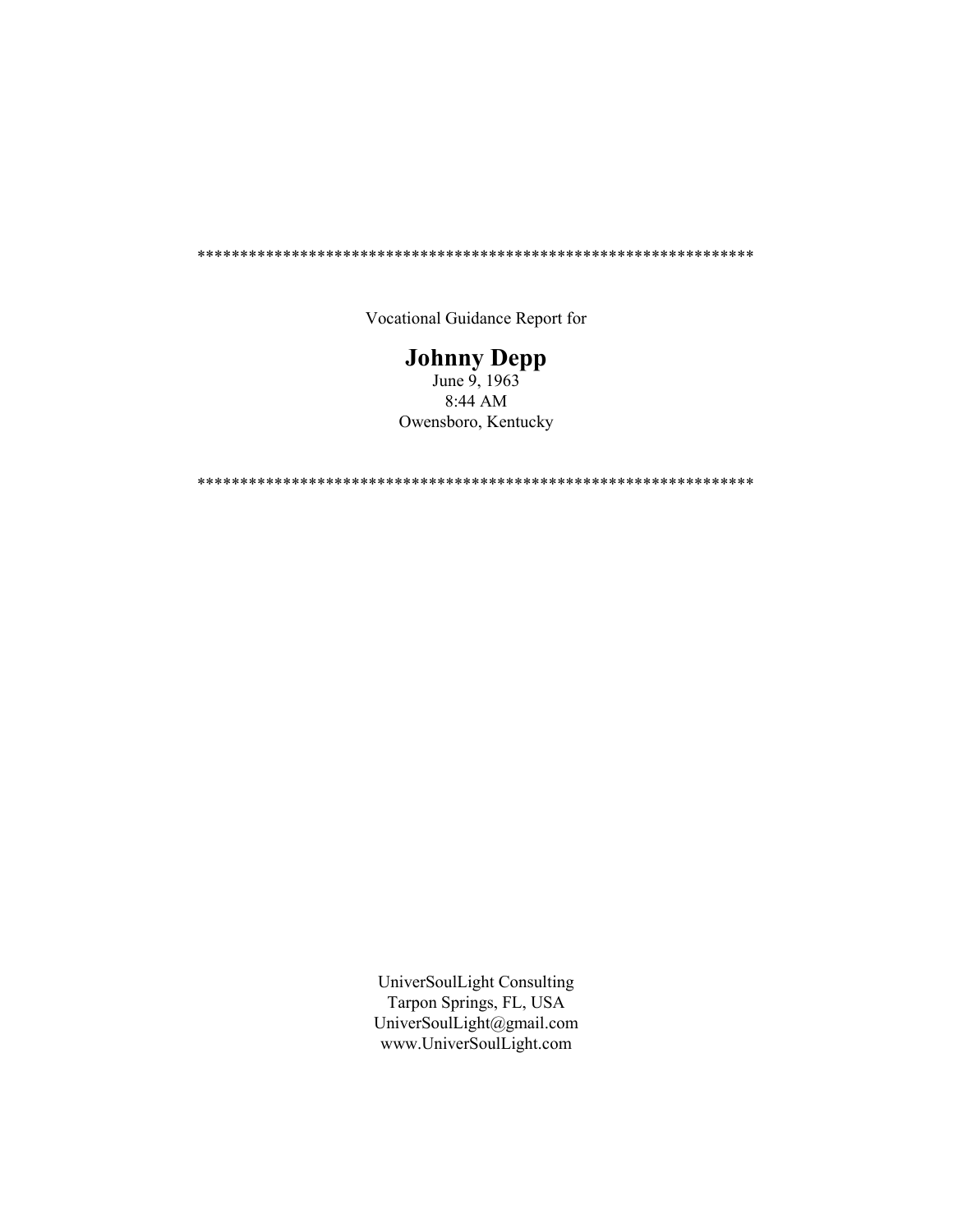### \*\*\*\*\* Introduction \*\*\*\*\*

This report is designed to serve as a guide in finding your true vocation. At the same time an analysis of your personal characteristics, strengths or inhibitions, unused potential, karma, creativity, ability to earn money, work in relation to your employment etc., is given. At the end you will find a synthesis of the foregoing that will help you to summarize and clarify your mission in this life. Throughout this report numerous indications of possible vocations or professions related to your astrological influences are outlined. It is suggested that you reflect on this information so that in the end your own intuition can lead you to the best selection.

## \*\*\*\*\* Astrological Data of Birth \*\*\*\*\*

The birth chart is a map of the positions of the planets at the time and place of birth. For the benefit of students of astrology, these positions and other technical information is listed below:

| Sun     | 18 | Gem 03   |      | Neptune  | 13 | Sco | 25   |
|---------|----|----------|------|----------|----|-----|------|
| Moon    | 13 | Cap $49$ |      | Pluto    | 9  | Vir | 38   |
| Mercury | 25 | Tau      | - 17 | Asc.     | 12 | Leo | 26   |
| Venus   |    | 26 Tau   | - 06 | MC       | 3  | Tau | 22   |
| Mars    | 3  | Vir      | 13   | 2nd cusp | 4  | Vir | 26   |
| Jupiter |    | 13 Ari   | -59  | 3rd cusp |    | Lib | 07   |
| Saturn  | 23 | Aqu 05   |      | 5th cusp | 8  | Sag | 52   |
| Uranus  |    | Vir      | 35   | 6th cusp | 12 | Cap | - 44 |

Tropical Placidus Standard Time observed GMT: 14:44:00 Time Zone: 6 hours West Lat. and Long. of birth place: 37 N 46 27 87 W 06 48

Aspects and orbs:

| Conjunction | $: 7$ Deg 00 Min |
|-------------|------------------|
| Opposition  | $: 6$ Deg 00 Min |
| Square      | $: 6$ Deg 00 Min |
| Trine       | : 6 Deg 00 Min   |
| Sextile     | : 4 Deg 00 Min   |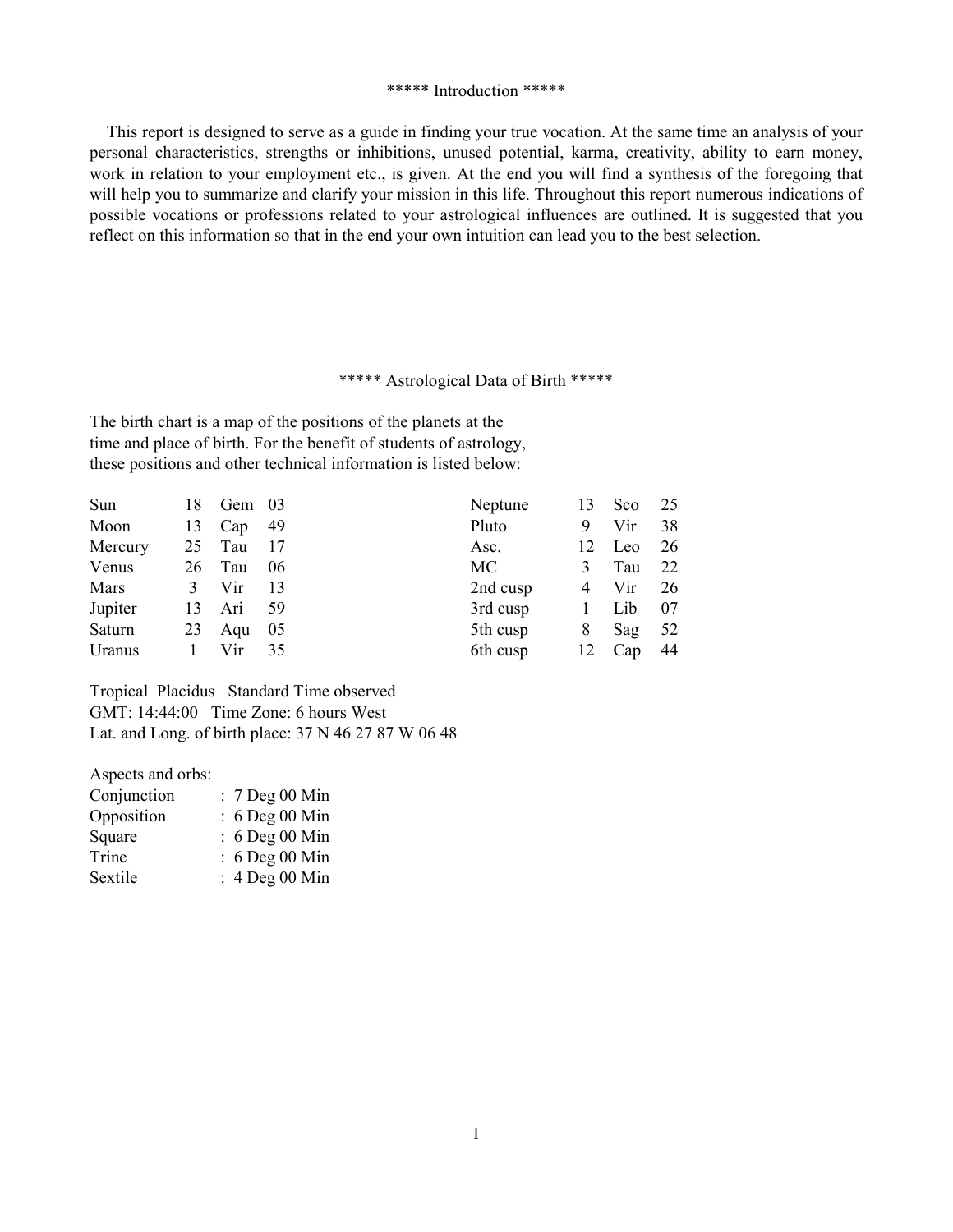# \*\*\*\*\* Chapter 1 \*\*\*\*\* Your individuality. Your personality. Your emotional needs. Your mentality.

To find the ideal profession, you have to know yourself first. There are activities you are suited for according to your nature, and others you are not. Your ideal occupation should favor the expression of your individuality (Sun) and your personality (Rising Sign), satisfy your emotional needs (Moon) and permit the development of your intellect (Mercury).

#### YOUR INDIVIDUALITY: Sun in Gemini

You were born under the sign of GEMINI and your ruling planet is Mercury, the planet of communication. You like to converse, to communicate, to meet people and see different places, to travel and to always be moving.

Your Sun sign is MUTABLE and this will impel you to function as a COMMUNICATOR, either in thought or action. You won't feel comfortable in a leadership position, nor in a profession that compels you to stay in the same place all the time. One of your functions is to bring together people with mutual interests, to operate as an intermediary or to offer a service.

Gemini is an AIR sign and this makes you curious, sociable and mentally very active. All occupations that stimulate your intellect and offer the possibility of communicating will be very favorable. You need variety, change, travel and the exchange of ideas. You have the ability to accomplish two tasks at the same time. However, you will have to learn to be constant, patient and to control the speed of your thoughts.

You are very curious and your mind always solicits more information. Your young and jovial attitude will permit you to get acquainted with others easily and your great adaptability allows you to adjust to any conversation. You may be a bit immature and naive in your judgments, which many times could lead to entanglements in problems or complex and unexpected relationships. You are very sharp-witted and ideas and solutions that are completely original might come to you.

Although you like freedom and tend to get bored easily with people, you are very dependent on those you admire or love. You like to be with your close friends, especially to have the ability to comment on and talk about everything you experience. You are also very attracted to trips to novel and different places.

You were born to study, to write, to learn and to communicate. Your principal function in life is to receive and to give verbal as well as written information. You were born to unite people, to sponsor businesses, to create solutions, and to teach.

To evolve, your spirit will have to learn to control restlessness, anxiety and nervousness that sometimes hurries you and doesn't permit you to adequately accomplish your plans. You will have to learn to be more persevering and less influenced by others, not to speak so much of your projects and to accomplish more, to concentrate on your objectives, and to avoid getting entangled in discussions or gossip.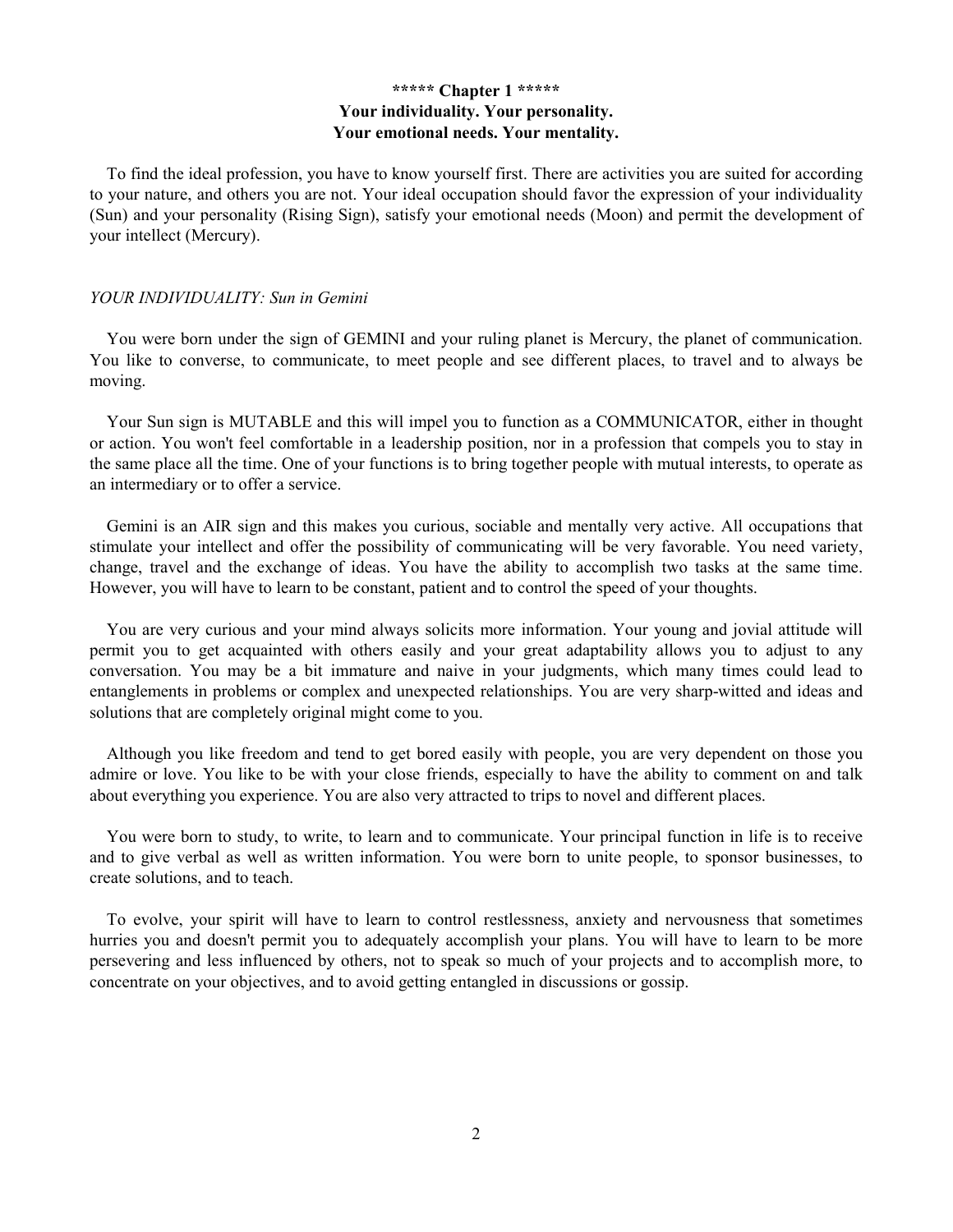#### YOUR PERSONALITY: Ascendant Leo

Others see you as a strong, decisive and proud person. You convey great personal assurance and are the center of attraction wherever you appear. You express yourself very dramatically with a degree of exaggeration, but also show a great sense of humor and enthusiasm. You are likely to develop your creative and artistic talents in all directions and also have a great gift for seduction.

You are congenial, happy and spontaneous, which allows you to communicate and socialize with ease. In spite of this, you are very selective with the company you keep. You have authority and the ability to direct others. If you have a weaker Sun sign, this ascendant will be very fortunate for you. Otherwise it will increase your inflexibility, obstinacy and restlessness.

The profession you choose will have to permit you to be the boss, to have the power to make your own decisions, to do your job without pressure or control, and it definitely has to bring you in touch with the public; avoid subordinate positions or jobs where you would be unable to show your creativity.

#### YOUR EMOTIONAL NEEDS: Moon in Capricorn

You are not very expressive with your emotions, although they are very intense or deep. You are insecure and feel that if you open up too much it will make you vulnerable. Your external image tends to be rather cold or distant. You have a deep inner loneliness that you attempt to fill with your activities and also a tendency to melancholia, depression or social isolation. You will have to overcome your inner repression and develop more confidence in your emotional world without waiting for recognition or approval from others. Avoid judging or criticizing others.

You have a strong sense of responsibility and perform your work very efficiently. You are likely to occupy important positions and to reach social prestige. You view life realistically and are persevering in the pursuit of your objectives. You are very ambitious and know how to assume responsibility. You project organization and leadership ability, and your ideas tend to be very well established and structured. You are cautious with the management of your money and have a great deal of common sense. You can find solutions to your problems because you are practical.

Subconsciously, you have a strong desire to have power and control over your life. In previous lives you may have occupied positions of authority and social prestige. You were accustomed to receiving respect, honor and cooperation from the people who were accompanying you, and you felt that you were in the public eye. This caused you to be concerned about your image and to maintain a life style governed by respectability, luxury or tradition. Because of this, today you feel sure about the respect of the place that you have to occupy socially, but not so sure in your emotional world. In this incarnation you have to learn to combine your sense of power with your feelings. You have to experience life with less preoccupation and more flexibility, and avoid trying to have control of every situation.

The profession you choose will have to satisfy your emotional need to find a solid base, to have the possibility of growth, to reach positions of authority, independence and power. You need to feel proud of the position you occupy and to identify with it. You also have the need to receive recognition, rewards and the possibility of increasing your prestige daily.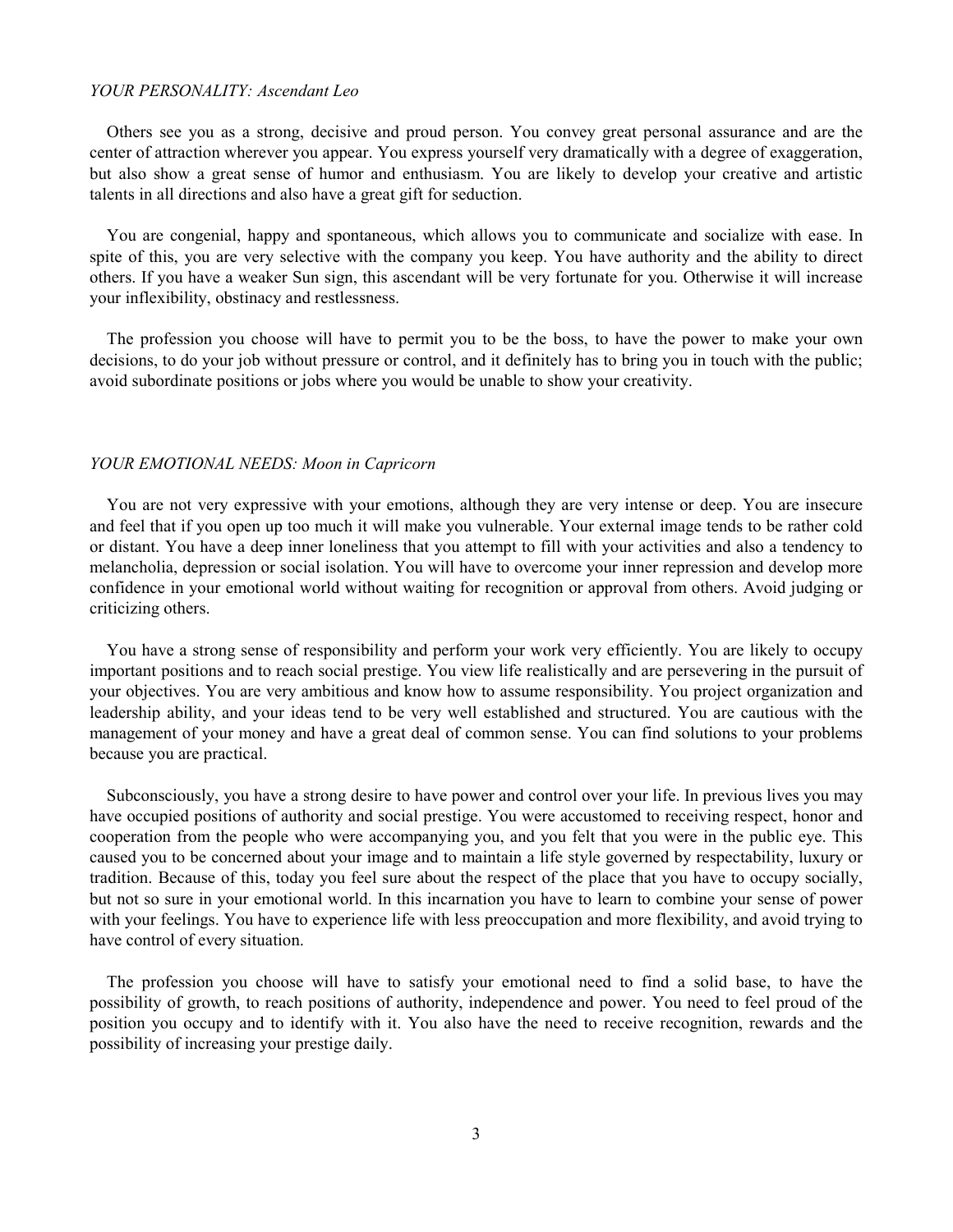# YOUR MENTALITY: Mercury in Taurus

Your mind tends to be a bit slow and you come to conclusions only after much thought and inner debates. Your reasoning is very sound, logical and practical, and you may experience difficulty with abstract subjects (e.g. mathematics). You are likely to have very good visual memory and will be skillful with your hands. You have aesthetic tastes and are strongly attracted to arts in general. It is important that you are not pushed or hurried when trying to make a decision, as this will confuse you. You have well-defined and clear purposes, which gives you constancy in regard to your goals. You have a strong tendency to reject new ideas, as you prefer traditional, conservative and classic things. This astrological position is very good for business and management.

Your way of communicating is soft, warm and sparing of words. You are very reserved with respect to your private life. You have to learn to express your thoughts without fear of conflicts.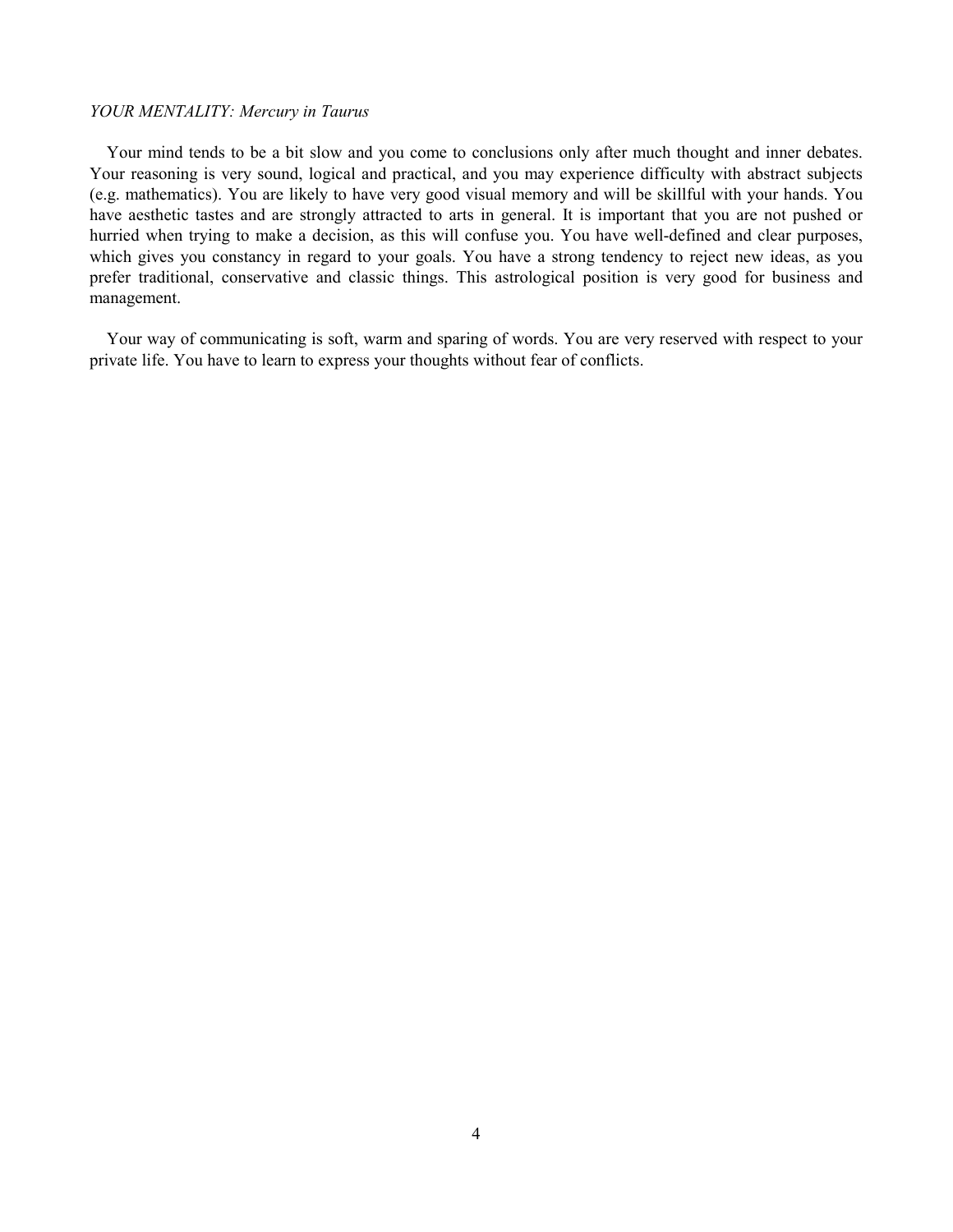# \*\*\*\*\* Chapter 2 \*\*\*\*\* Your abilities and your emotions, inhibitions and strengths. Hidden talents or challenges, Karma.

The location of the planets in the houses and the relationship between them can increase or decrease their power. Aspects of the Sun are related to our strength and those of the Moon affect the emotional world and are expressed on a subconscious level.

#### Aspects that affect your INDIVIDUALITY:

#### Sun in 11th house:

Your sociability and ability to relate to others will bring you in contact with influential and important personalities, especially men, who will benefit you in the future. Success in your life is related to the relationships you become involved with and your participation in certain public enterprises. You could have friends that will occupy positions of authority, such as managers, directors, supervisors etc., who will offer a helpful hand in your career.

You tend to have great hopes and an overall perspective on life. You are idealistic and prepared to fight until you achieve your goals. On the other hand, you can perform very well in group activities and could become a leader in some of them. You are concerned about social problems and like to be involved with the renovation and improvement of life in your society.

#### Sun Trine Saturn:

You are responsible and have a strong sense of loyalty that is not altered with time. You rely on your patience and have the necessary perseverance to evolve in life. Your progress in life is likely to be gradual and prospering. Over time you will reach great personal maturity that will allow you to act with moderation and balance in every situation.

#### Sun Sextile Jupiter:

You have an optimistic attitude that will allow you to achieve your objectives without much effort. You radiate happiness and enthusiasm, which will increase your popularity and the possibility of receiving favors from those who like you. You are inclined to be a bit lazy and are fond of comfort. Your optimism could cause you to take everything too lightly and to neglect the details. Regardless, a touch of luck will always be with you and help you to leap forward.

#### Aspects that affect your EMOTIONS:

#### Moon in 6th house:

Your daily occupation is very important to you, and you are caring, sensitive and dedicated to your work. You are protective and very considerate of your co-workers or the personnel in your charge. Because of your great sensitivity, you may change jobs often. You try to find the warmth of your home in your occupational area. You could do very well in any industry serving the public or in activities related to medicine, diet or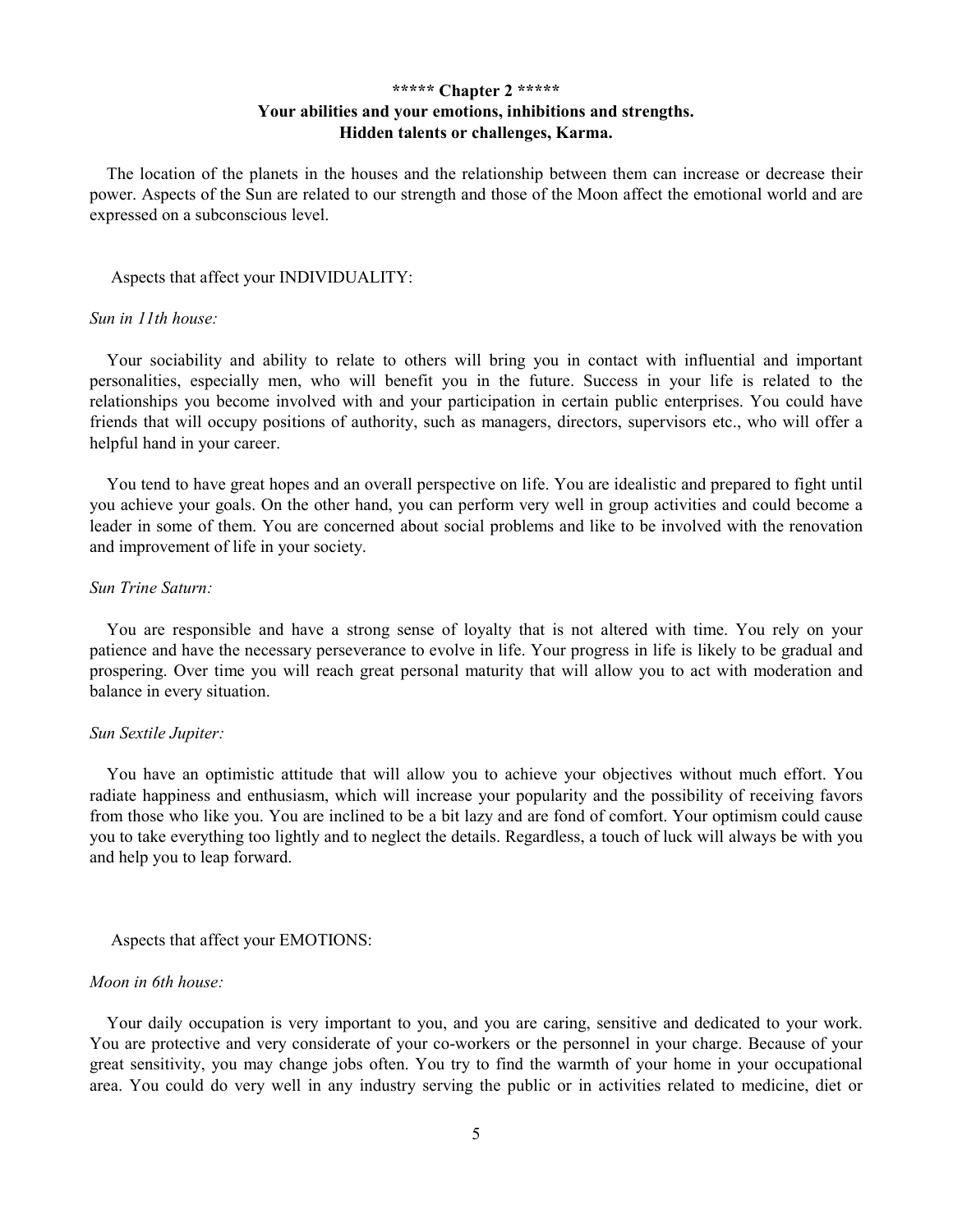#### therapy.

### Moon Square Jupiter:

Your are likely to be too generous, which could generate problems for you. You have to learn to place limits on your offerings and not to rely so much on others. You have a tendency to exaggeration, showiness and a certain extravagance. You tend to be too confident of your possibilities, which makes you prone to have losses in business or litigations. You can be indulgent, lazy and negligent. To avoid problems, you have to learn to be more organized and to put order in your life.

### Moon Trine Pluto:

You are very sure of yourself and do everything authoritatively. You could be a leader in groups or work in places with a large number of people. You are protective and have the necessary strength to help those who need it. You have the ability to regenerate and restore yourself completely after any crisis you may encounter.

### Moon Sextile Neptune:

Throughout your life you are likely to have many psychic experiences. You have to learn to rely on your intuition and to develop your spirituality. You are attracted to the hidden sciences and will have great success in anything where you could apply your perceptive powers. You also have ability for music, art, the theater and dance.

#### HIDDEN TALENTS: Cancer on 12th house cusp

You have to learn to express your emotions freely. Although in general you are extroverted, you also may have some inner inhibitions that you try to hide with friendliness or sociableness. It would be wise to recollect some of your childhood experiences, because they could impel you to act impulsively. You are more confident showing authority and aggressiveness than affection and passivity. You must learn to combine your priorities harmoniously. Often your feelings may be hurt by thoughtless remarks of others, due to the lack of sensitivity and sensibility.

This influence could bring serious family problems, animosity between members of the family, difficulties in establishing yourself firmly in a place or in making real estate investments, and also a bad reputation.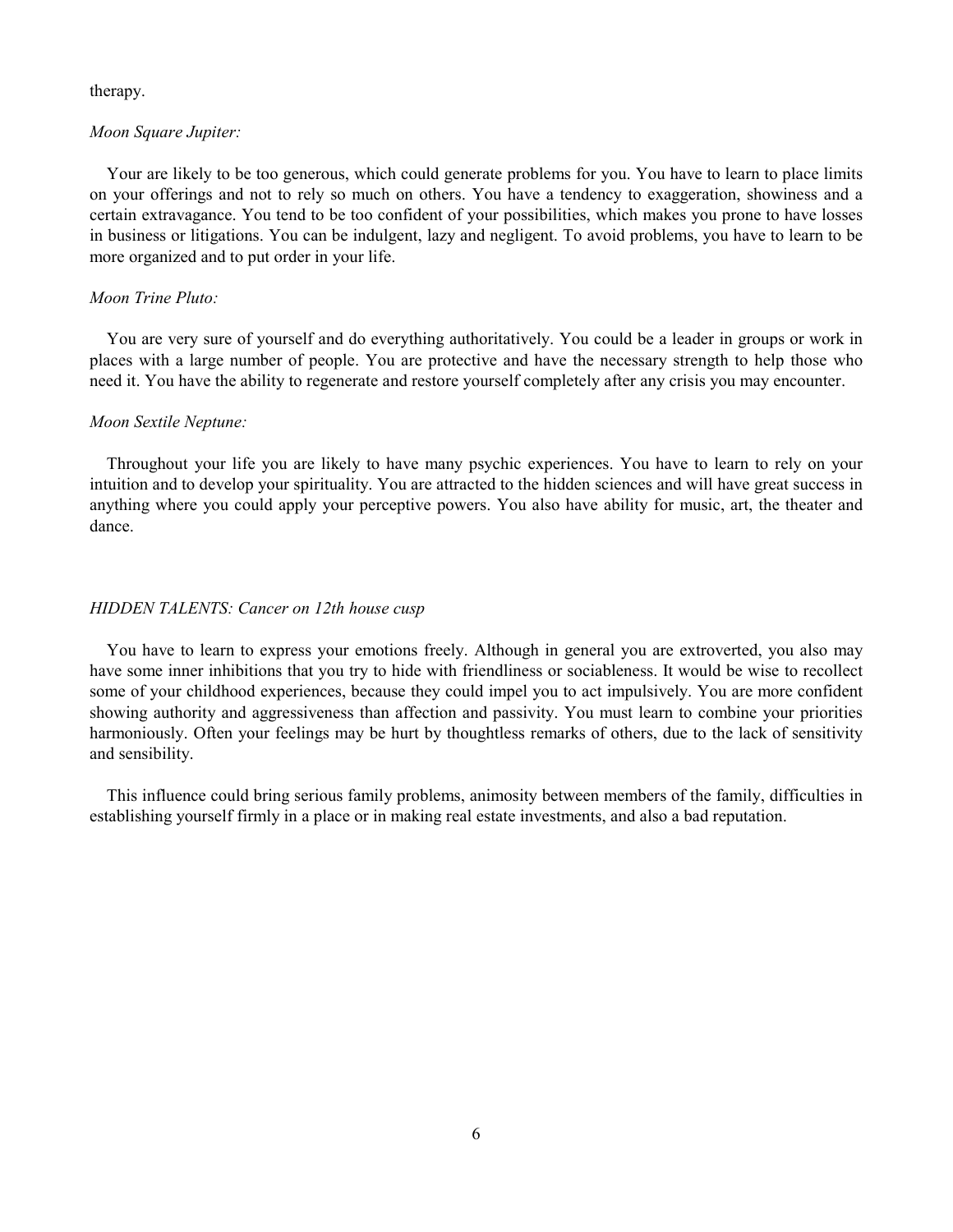# \*\*\*\*\* Chapter 3 \*\*\*\*\* Expansion (Jupiter) and retraction (Saturn). To give and to receive.

#### EXPANSION: Jupiter in Aries

Your sense of expansion manifests through your authority. You have a talent for leadership and a strong desire for freedom of action. In spite of your ability to learn from your mistakes, you can be quite egocentric and proud. You are confident in your decisions and prepared to face any adversity alone. Growth in your material world will depend on finding possibilities to develop your initiatives or occupying a position of power.

#### Jupiter in 9th house:

You are interested in religion and philosophy, enjoy life abroad, other countries, cultures and languages, and definitely should travel. You would be very happy and could do well in a different country from that of your birth. If you don't settle in another place, you thoroughly enjoy each of your trips. A college education will be very important in your life; you could reach a doctorate or other outstanding title in your profession. Expansion of your life is related to the level of your knowledge.

### Jupiter Square Moon:

It is probable that you may have had overly indulgent parents and because of that tend to be very complacent today. Avoid carelessness, laziness and don't let things slide. You also should avoid surrounding yourself with people who protect you too much and make decisions for you. It is important that you learn to discipline yourself and to direct your energies more carefully.

### Jupiter Sextile Sun:

You have a very positive view about life and the abundance of the universe. You believe in your own prosperity and are generous with others. Your positive, happy, and optimistic attitude will help you to expand your enterprises, to improve your income and to enjoy what you do.

#### RETRACTION: Saturn in Aquarius

The inhibition principle affects your ability to integrate with groups or to follow others' ideas. You have strong powers of concentration and your thinking is scientific and democratic. Inventive and new approaches come easily to you, as well as abstract symbolism and mathematics. You have many ambitions and work hard to achieve them. Your attitude toward people is responsible and you are loyal in friendships. You have a strong sense of freedom, but this will prevent you from working well in groups. You may also be selfish and resent doing anything that does not please you. You tend to have too much intellectual pride and may lack gratitude and commitment.

### Saturn in 7th house:

You can perform better working with others than alone, however, your principal frustration will be the difficulty in finding a perfect associate. This placement hinders, delays or frustrates any kind of association and could bring losses. You have to learn to rely on your own authority and to work independently; if you find an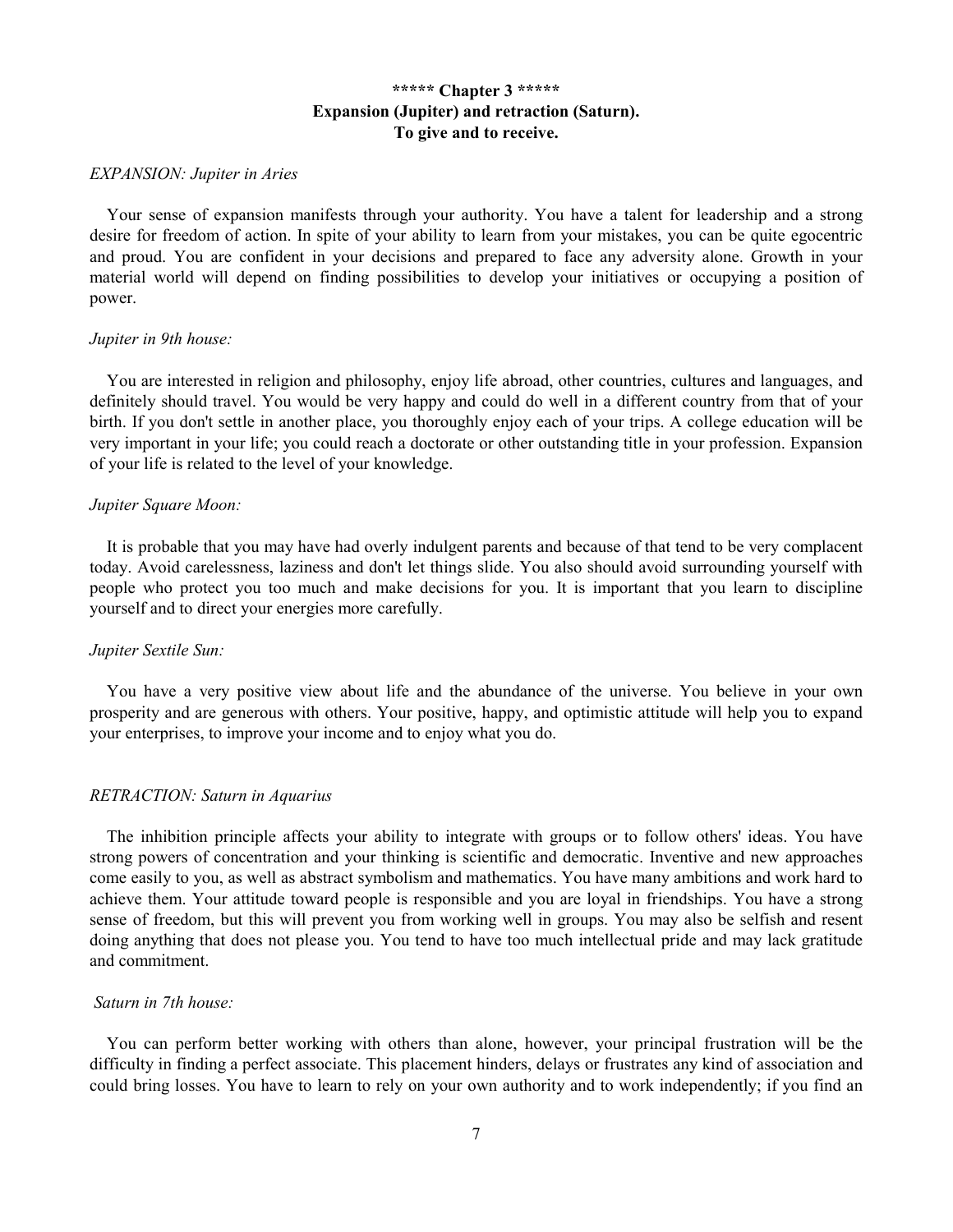associate, try to become aware with whom you are dealing. Subconsciously, you recall a paternal figure and seek the protection from older people, and this could make you rely more on them than you need to. You are responsible and may direct your desire to achieve into areas involving the public. You transmit an image of confidence and maturity to others.

### Saturn Square Mercury:

Your ability to communicate and to express yourself freely may be strongly inhibited. Communication with your superiors or other persons of authority is likely to be scarce or non-existent. You are responsible, reserved, shy and have great respect for everything traditional. Your insecurity can lead you to be indecisive and frustrated with your studies. You could become a loner and have a tendency to depression. Because of your fears, you can be inflexible and cling to structured ways of thinking.

### Saturn Square Venus:

You tend to feel unloved or rejected by or indifference from one of your parents (probably your father). This makes you shy and unable to demonstrate your emotions freely, and minimizes your ability to progress in life. Chronically discontented, you often sacrifice happiness for duty. You tend to be on the defensive and fear rejection and lack of acceptance. If you don't overcome your inner complex, this aspect could bring sentimental as well as economical failures and loneliness. To solve this problem, you have to evaluate each one of your talents, increase your ability to love, and rely on each of your goals without waiting for approval from others.

### Saturn Trine Sun:

You have a good sense of organization and are able to direct your energies adequately to achieve success in life. You are stable, responsible and persevering. This astrological aspect enables you to achieve your goals thanks to your ability to concentrate and the confidence you have in yourself. You have a true sense of authority, which allows you to exercise it naturally. You will have good relationships with older people or those in powerful positions.

Success in life depends to a great extent on the balance between giving and receiving, expanding and retracting. Even dwelling on the one and only failure you may have had is like not attempting anything.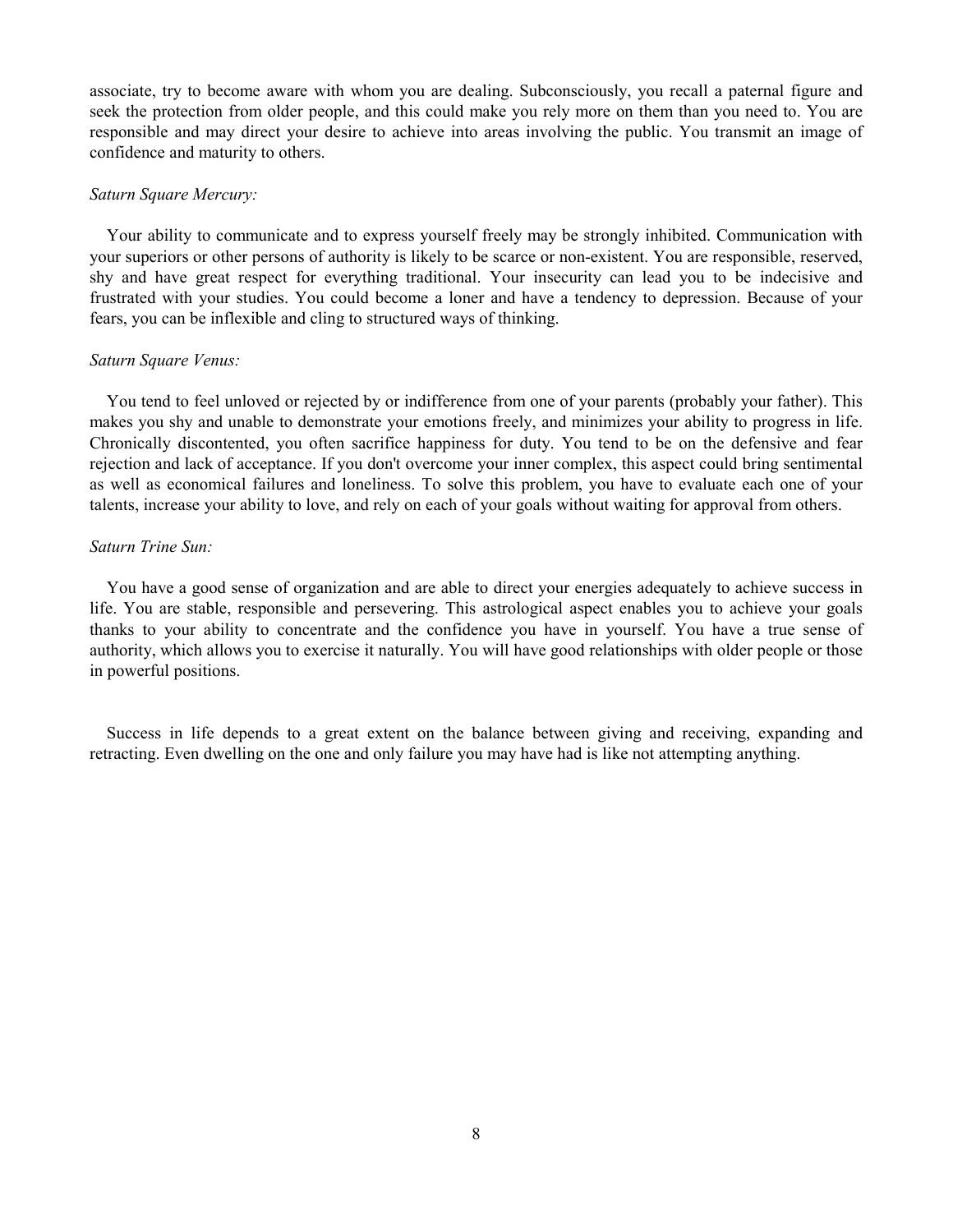# \*\*\*\*\* Chapter 4 \*\*\*\*\* Finances, source of income. Work in relation to your employment.

Described below are some possible sources of income. They may coincide, or not relate at all to your professional vocation.

#### FINANCES: Virgo on 2nd house cusp

Throughout your life you work with great dedication to earn your money. You will be successful in places where you can underline your intelligence, ability to work precisely, with details or lending different kinds of services. The more specialized and particular your work will be, the greater your profit. You will have to perfect yourself by studying or taking courses that help you to become the best in your field.

You probably will have many ambitions and may experience difficulties advancing in your career. There also could be some limitations or financial obligations, especially if you are not well organized and practical. You have the necessary energy to overcome your obstacles, you just have to act intelligently.

#### Pluto in 2nd house:

You may have several different sources of income and are able to accumulate wealth thanks to your ability to handle finances. Because you have a desire to acquire material things, you must guard against treating your loved ones as possessions, which could lead you to dominate them and to be excessively jealous. You will have to learn to moderate your ambitions and not to become avaricious, otherwise you may suffer great financial reverses that could disturb your emotional life. You could excel in positions of authority, politics, activities that require physical effort, or in those related to atomic energy, investigation or radiobiology.

### Ruler of 2nd house in 10th house:

Your income is related to the career or profession that you choose. Thanks to your daily effort, you will be able to establish a sense of achievement. This position enables you to earn money in some government capacity or politics, or to acquire a profession of great social status.

Earning money is in direct relationship to our self-esteem. If we consider ourselves valuable, money flows and comes into our lives. Work done with love and pleasure doesn't weigh us down and offers a better profit.

## WORK IN RELATION TO YOUR EMPLOYMENT: Capricorn on 6th house cusp

Your work in relationship to your employment will be expressed by your efficiency, authority and ability to organize. You need to move freely and don't want to be controlled. You are responsible and efficiently fulfill your duties. You have a natural ability to impose your opinions and this will lead you to higher positions. You may encounter strong rivalries or opposition between your co-workers, especially if you are arrogant or have too much pride.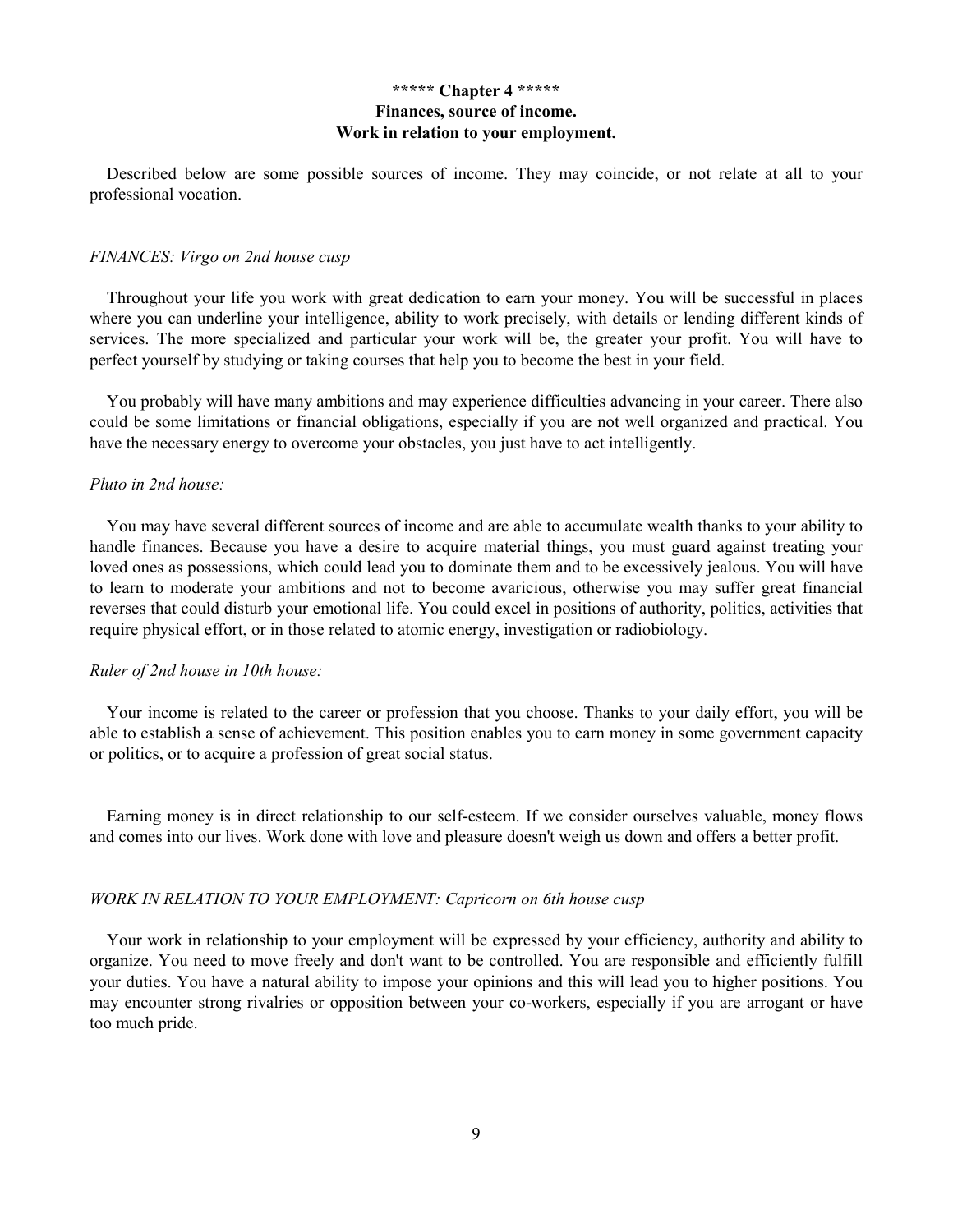# Moon in 6th house:

You are charismatic and considerate of the people you work with. You express strong feelings and give encouragement to others, which makes you very popular. If you don't receive the comfort or emotional response you need in your place of work, you may change jobs several times in your life. This position favors contact with the public.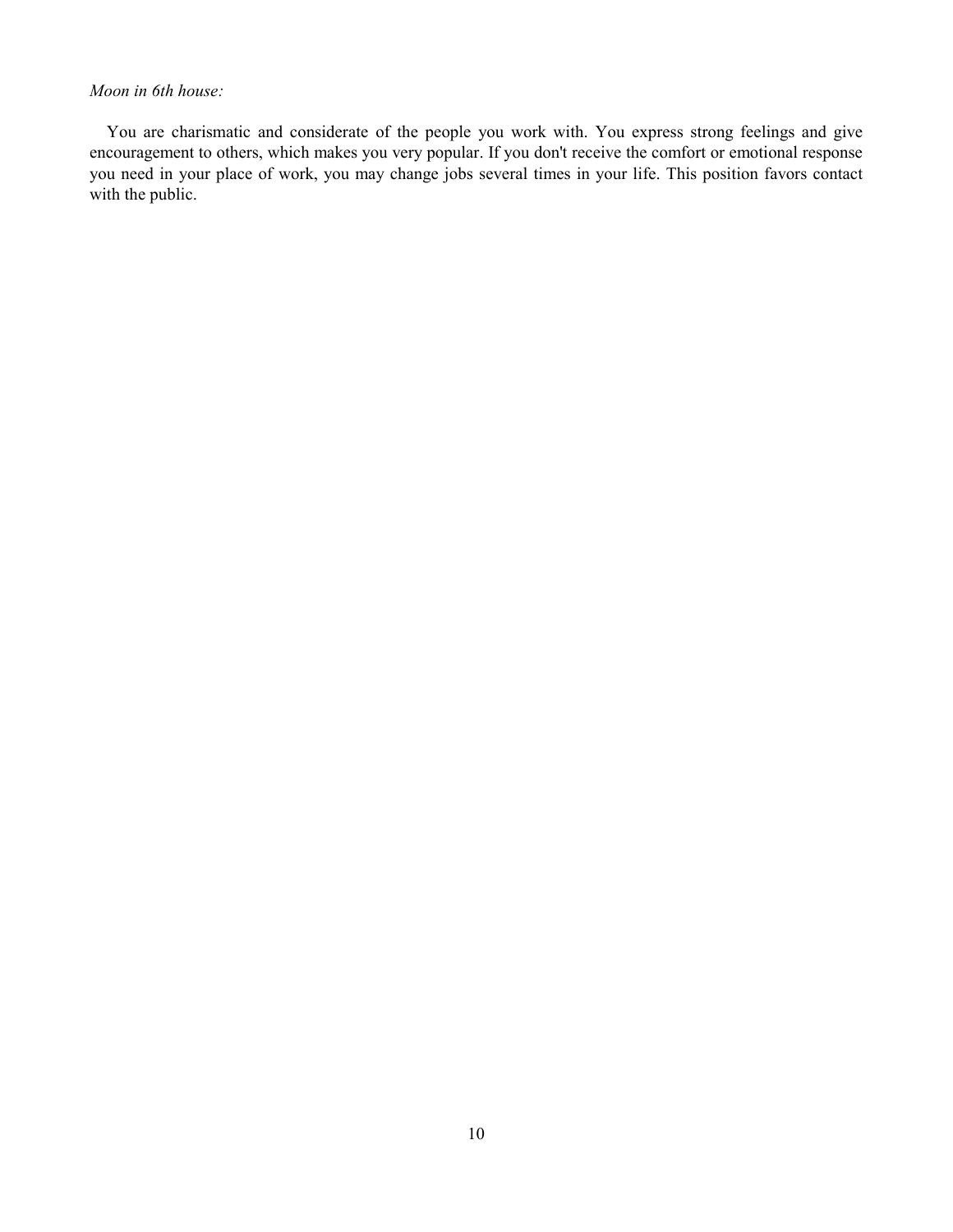# \*\*\*\*\* Chapter 5 \*\*\*\*\* Your creativity and recreational activities. Other skills and hobbies.

Hobbies are also part of our personality and through them, we express to a great extent our creative ability. It is important to enjoy our leisure activities and to complement them with our work or profession to reach greater balance. In our culture, we tend to place importance only on that which brings us money, thereby neglecting the expression of important parts of our personality.

### YOUR CREATIVITY: Sagittarius on 5th house cusp

Your favorite recreational activities will be sports, especially those sponsored by the public. You are attracted to sports where you can demonstrate your physical ability and also to those that you enjoy. You love activities in the open air where you can develop your spirit of adventure: camping, horseback riding, mountain climbing etc. Your creativity will be stimulated by movement. When you are active, using your physical energy and at the same time enjoying yourself, then profitable new ideas will come to you.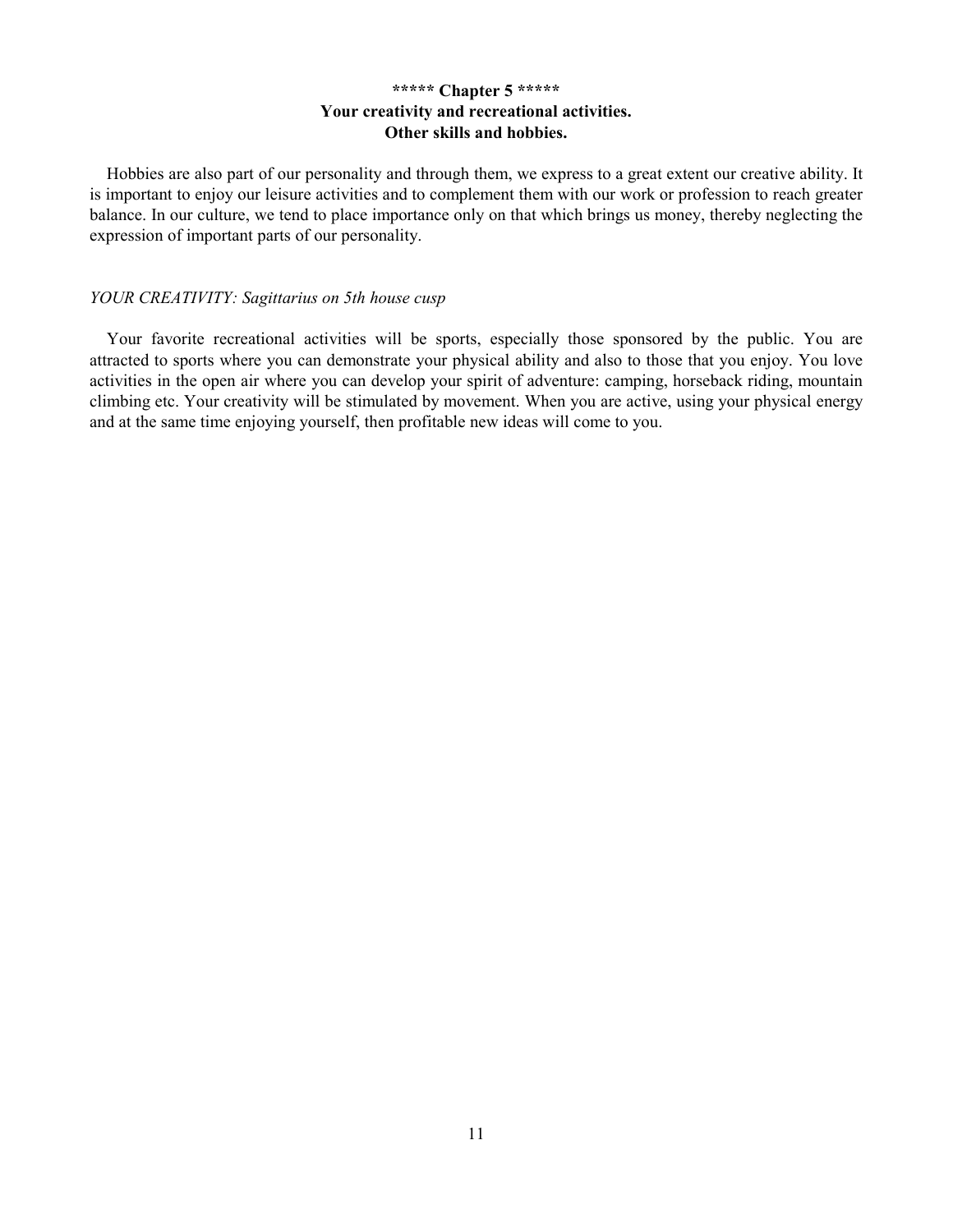# \*\*\*\*\* Chapter 6 \*\*\*\*\* Your vocation, profession, probability of success and social recognition.

# Taurus MC

Your destiny will bring stability and good financial circumstances. You are successful in dealing with people thanks to your amiability, sympathy, and also your authority. You could be interested in an artistic career or any other field which would serve as an outlet for your creativity. You will never be totally Bohemian; your illusions are based on reality, and this will enable you to make them real. You have many ambitions, generally quite practical, and most likely will get what you want because you will not ask for too much; you will not put yourself in a risky situation. You tend to seek stability and security in your profession. Financial affairs could be another possible career area. You are a good administrator and your goals, though sometimes artistic, will always have a stable economic basis. Your progress will be slow and gradual, but once you have reached a social position, you will not lose it.

Your career choice could be one of the following professions: actor, singer, decorator, manager, craftsworker, cook, artistic producer, investor, botanist, agronomist, gardener, sculptor, painter etc.

### Mercury in 10th house:

You are likely to change jobs many times in your life and probably will have more than one job at a time. Your career is very important to you, and you are attracted to politics, intellectual occupations, literary or commercial fields or any activity that puts you in touch with the public. You are very good at communicating your own ideas and could excel as a speaker. Your always sharp and active mind enables you to organize and handle people. In order to achieve your goals, you could become overambitious or even selfish. You can excel in any profession you choose because of your intelligence and wealth of ideas.

# Venus in 10th house:

You are likely to have many ambitions and enjoy social success. Throughout your life you will have many friends and receive help from them. You were born with a deep sense of diplomacy as well as aesthetic taste, and because of this, you could do well in artistic or social fields. You are successful in dealing with the public. This astrological influence indicates enjoyment of your profession and your life in general.

#### Ruler of 10th house in 10th house:

You are likely to put a lot of energy into achieving professional success. Your ambitions and goals are clearly defined, and you have a need to demonstrate to yourself and others what you can achieve through your own effort. Your career may depend on parental support or guidance, or you may follow in the footsteps of your parents. Either way, you always point out your individuality and personal ability.